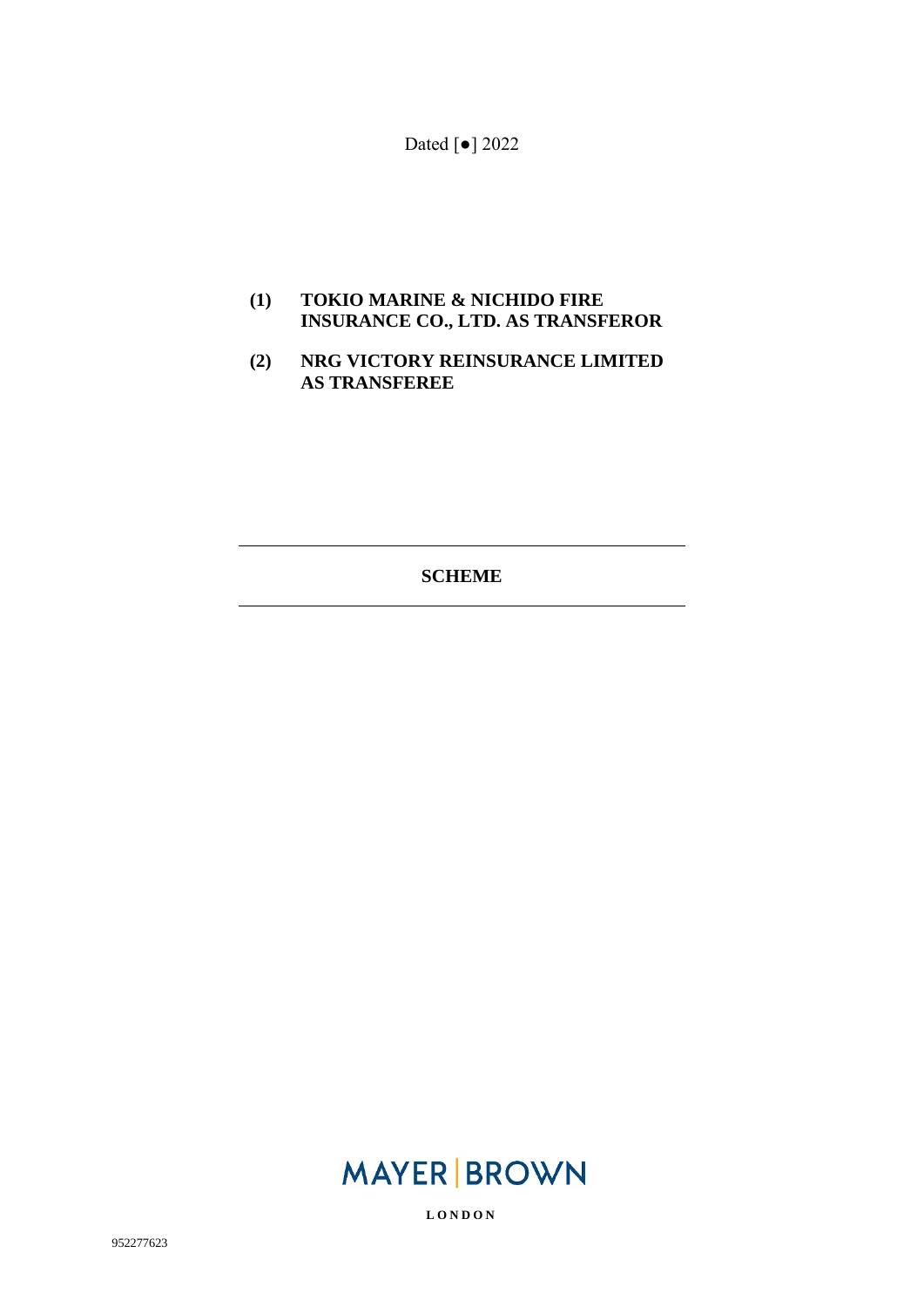## **Index**

| 1.               |  |
|------------------|--|
| 2.               |  |
| 3.               |  |
| $\overline{4}$ . |  |
| 5.               |  |
| 6.               |  |
| 7.               |  |
| 8.               |  |
| 9.               |  |
| 10.              |  |
| 11.              |  |
| 12.              |  |
| 13.              |  |
| 14.              |  |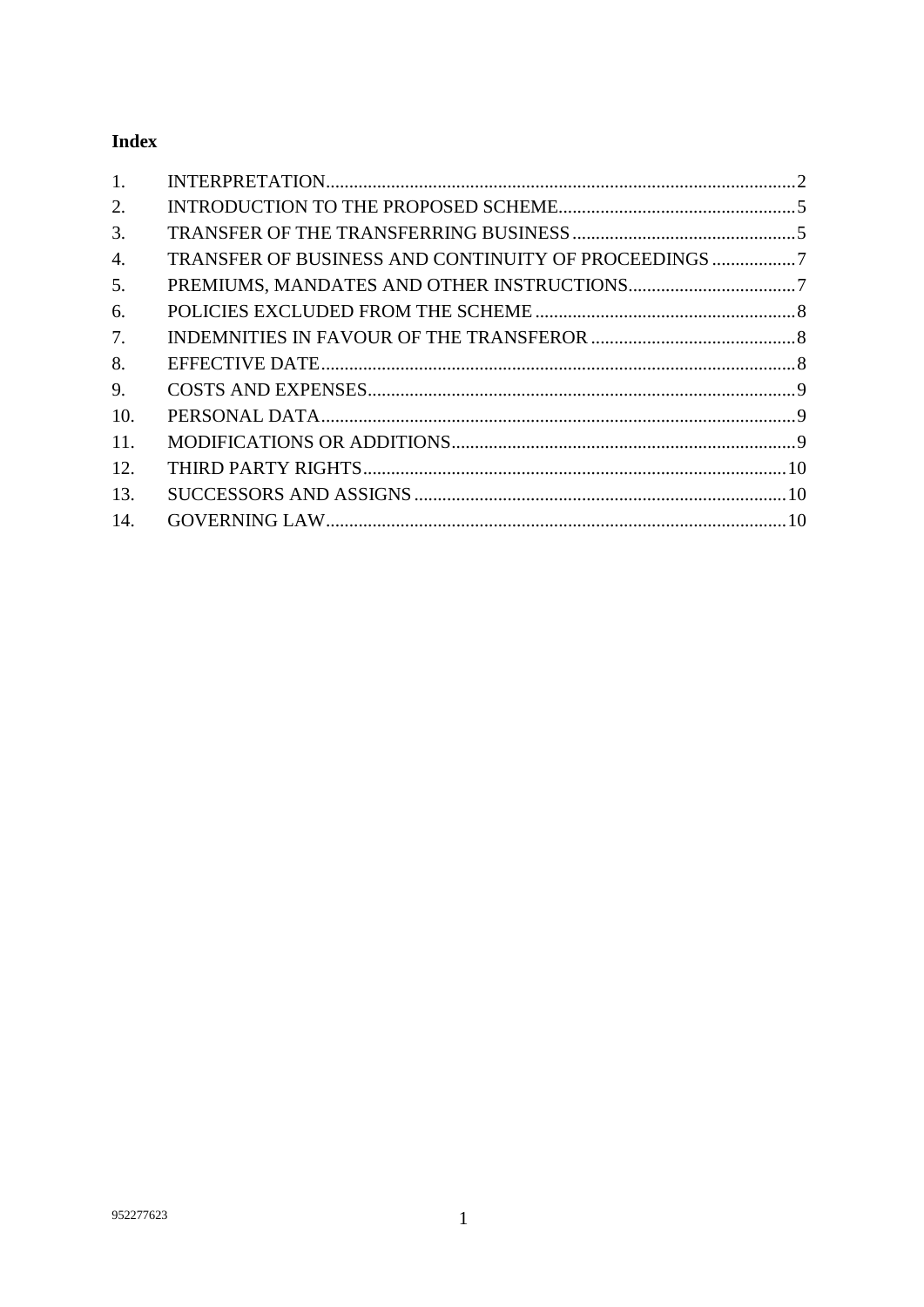#### <span id="page-2-0"></span>1. **INTERPRETATION**

1.1 In this insurance business transfer scheme, unless the context otherwise requires the following words or phrases have the following meanings:

**"Act"** means the Financial Services and Markets Act 2000 together with the rules and regulations implemented pursuant to that act;

**"Data Protection Laws"** means the UK GDPR, the UK Data Protection Act 2018 and to the extent applicable, the data protection or privacy laws of any other country including EU Data Protection Laws;

**"Effective Date"** means the time and date on which this Scheme shall become effective in accordance with Clause 8 of this Scheme;

**"EU Data Protection Laws"** means the GDPR, as implemented or supplemented into domestic legislation of each EEA Member State;

**"Excluded Policies"** means contracts in respect of which the Transferor is the insurer or reinsurer, which form part of the London Branch Business, under which any liability (whether current or future, actual or contingent) remains unsatisfied or outstanding at the Effective Date and which the Court for any reason determines shall not be transferred by virtue of the Scheme or the Order.

**"Framework Agreement"** means the framework agreement dated 9 October 2018 between the Transferor, NICO, the Transferee and Resolute Management Limited as amended from time to time;

**"GDPR"** means EU General Data Protection Regulation 2016/679;

**"Insurance Regulator"** means, as the context requires, the Prudential Regulation Authority and/or the Financial Conduct Authority and/or any relevant successor regulator of UK insurance companies;

**"Legacy Portfolio"** means all policies, certificates, binders, cover notes and/or contracts that comprise all classes of non-life, marine and non-marine international business:

- (i) directly written by the former International Reinsurance Department of TMF for 2000 and prior years; and
- (ii) written by the former Reinsurance Department and Marine Department of NFM for 2003 and prior years,

which was classified as reinsurance business when written and which excludes any aviation business unless incidentally written. The Legacy Portfolio has been managed by the Global Division, Commercial Lines Marketing Department of TMNF (renamed the International Business Development Department of TMNF with effect from 1 April 2022) since the Merger and it includes, but is not limited to, the policies recorded in the Spreadsheet as at the date of this Scheme, a copy of which has been provided by the Transferor to the Transferee.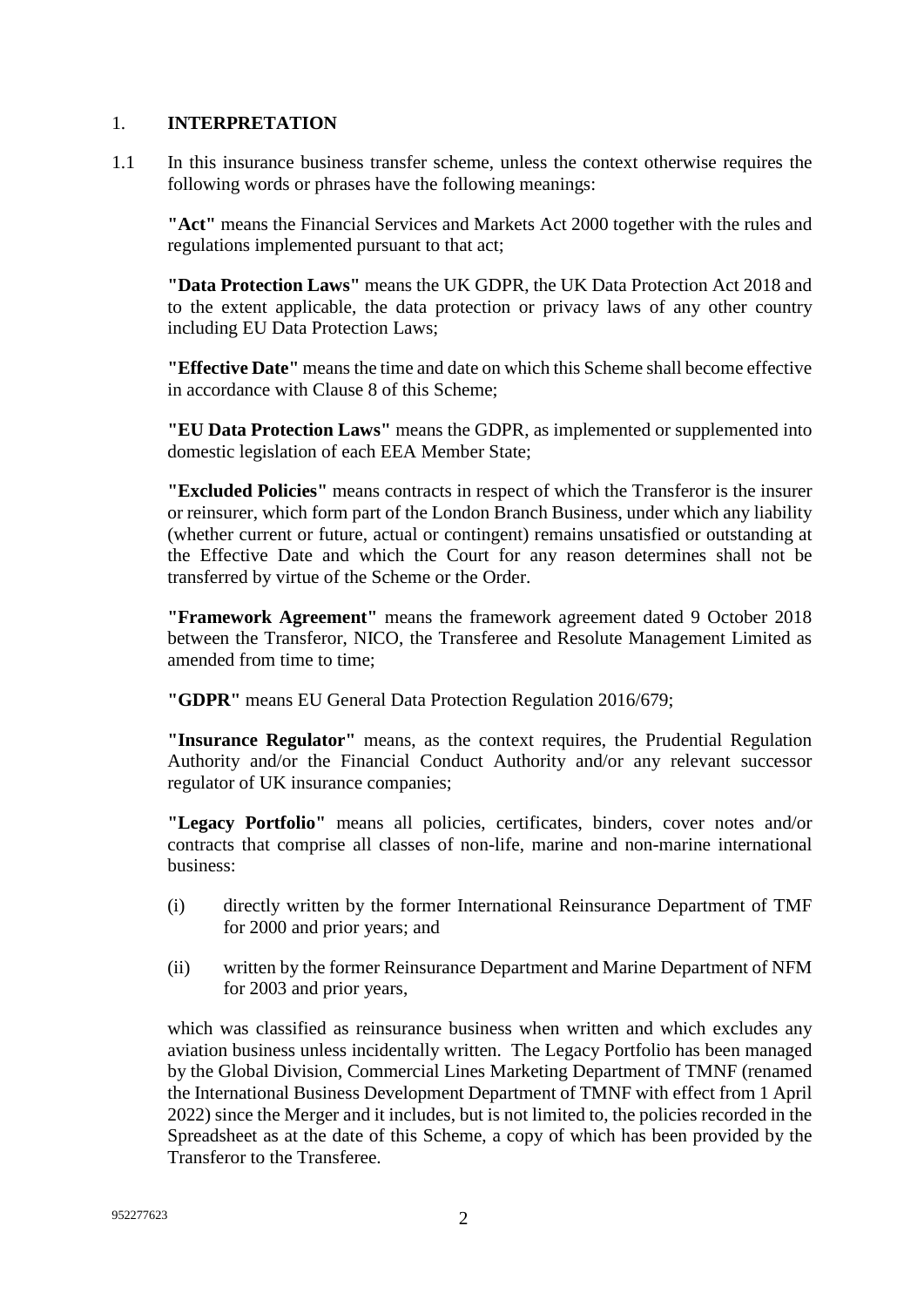**"London Branch"** means the branch of the Transferor, which is registered in England and Wales with company number BR023462 and registered office C/O Resolute Management Limited 4th Floor, 8 Fenchurch Place, London, EC3M 4AJ;

**"London Branch Business"** means the business of the London Branch, which is comprised of the Legacy Portfolio, excluding the Retained Policies;

**"LPT Agreement"** means the reinsurance agreement entered into between the Transferor as the Reinsured and NICO as the Reinsurer dated 31 December 2014;

**"NICO"** means National Indemnity Company;

**"NFM"** means Nichido Fire & Marine Insurance Co., Ltd;

**"Order"** means an order made by the Court sanctioning this Scheme pursuant to s.111 of the Act, including any subsequent order relating to the Scheme pursuant to s.112 of the Act;

**"Proceedings"** means any judicial, quasi-judicial, or arbitration proceedings or any complaint or claim to any ombudsman or other proceedings for the resolution of a dispute or claim in relation to the Transferor that are current, pending, threatened or in contemplation at the Effective Date or any other claims or complaints which may be brought in the future including those that are not yet in contemplation;

**"Retained Policies"** means policies in the Legacy Portfolio issued by TMNF to cedants located in Iran, Cuba, North Korea, Syria, Russia and Venezuela, which policies are not included in the Transferring Business;

**"Scheme"** means the Scheme in its original form or with or subject to any modification, addition or condition that may be approved or imposed by the Court;

**"Spreadsheet"** means the spreadsheet entitled "TMNF HO AS400 Contract List"

**"TMF"** means Tokio Marine & Fire Insurance Co., Ltd.;

**"Transferee"** has the meaning given in paragraph 2.2;

**"Transferor"** has the meaning given in paragraph 2.1;

**"Transferring Assets"** means all rights and powers of the Transferor under or by virtue of the Transferring Policies; the LPT Agreement; and the Transferring Outwards Reinsurance Contracts;

**"Transferring Business"** means the Transferring Assets and the Transferring Liabilities;

**"Transferring Liabilities"** means all liabilities whatsoever (whether current or future, certain or contingent) of the Transferor arising in connection with or in relation to the Transferring Policies (excluding any liabilities in relation to mis-selling); the LPT Agreement; and/or the Transferring Outwards Reinsurance Contracts as at the Effective Date: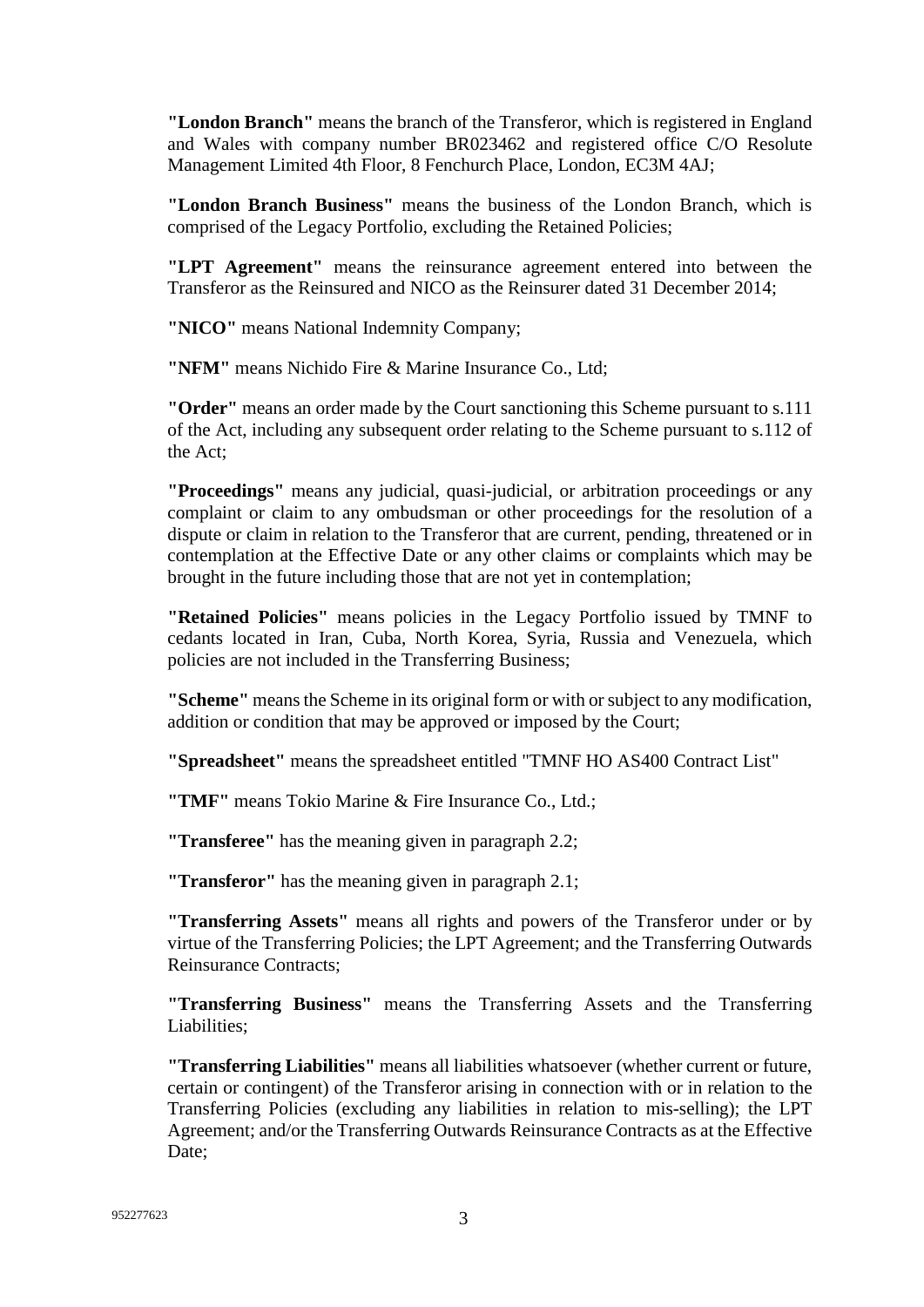**"Transferring Outwards Reinsurance Contracts"** means any outwards reinsurance contracts to the extent that they protect the Transferring Policies for the benefit of the Transferor, including any common account reinsurances relating thereto for the benefit of the Transferor;

**"Transferring Policies"** means, other than the Retained Policies and any Excluded Policies, all policies, contracts, certificates, binders and cover notes of insurance and reinsurance issued by the Transferor (formerly TMF and NFM) in respect of the Legacy Portfolio under which any liability (whether current or future, actual or contingent) remains unsatisfied or outstanding at the Effective Date.

**"UK GDPR"** means the GDPR, as it forms part of the laws of England and Wales; and

The terms **"Controller"**, **"Data Subject"**, and **"Personal Data"**, shall have the same meaning as in the UK GDPR and cognate terms shall be construed accordingly.

- 1.2 In this Scheme (save where otherwise stated or where the context otherwise requires):
	- 1.2.1 "**property**" or "**asset**" includes (without limitation) property, assets, cash, rights and powers of every description (whether present or future, actual or contingent and, in the case of rights, howsoever arising) and includes property held on trust, rights under any contract, deed or other instrument and any interest in any of the foregoing and "assets" shall be construed accordingly;
	- 1.2.2 "**liabilities**" include all liabilities, obligations and duties whatsoever, whether present or future, actual or contingent or otherwise, including, without limitation, any cost, expense, liability, damage or loss of any kind, and "liability" shall be construed accordingly;
	- 1.2.3 "**transfer**" includes (as the context may require) "**assign**", "**assignation**" or "**assignment**", "**dispose**" or "**disposal**" or "**convey**" or "**conveyance**", and "**transferring**" and "**transferred**" shall be construed accordingly;
	- 1.2.4 "**reinsurance**" includes (as the context may require) "**retrocession**", and "**reinsure**" and "**reinsurer**" shall be construed accordingly;
	- 1.2.5 any word in the singular shall include the plural and vice versa;
	- 1.2.6 any reference to any statute or statutory provision shall be construed as a reference to the same as it may have been, or may from time to time be, amended, modified or re-enacted except to the extent that the liability of either Transferor or Transferee is thereby increased or extended;
	- 1.2.7 any reference to an agreement or document is to the same as amended from time to time;
	- 1.2.8 any reference to a "**person**" shall include a reference to a body corporate, a partnership, an unincorporated association, a joint venture and a person's executors or administrators (whether or not having separate legal personality), and shall include a trustee;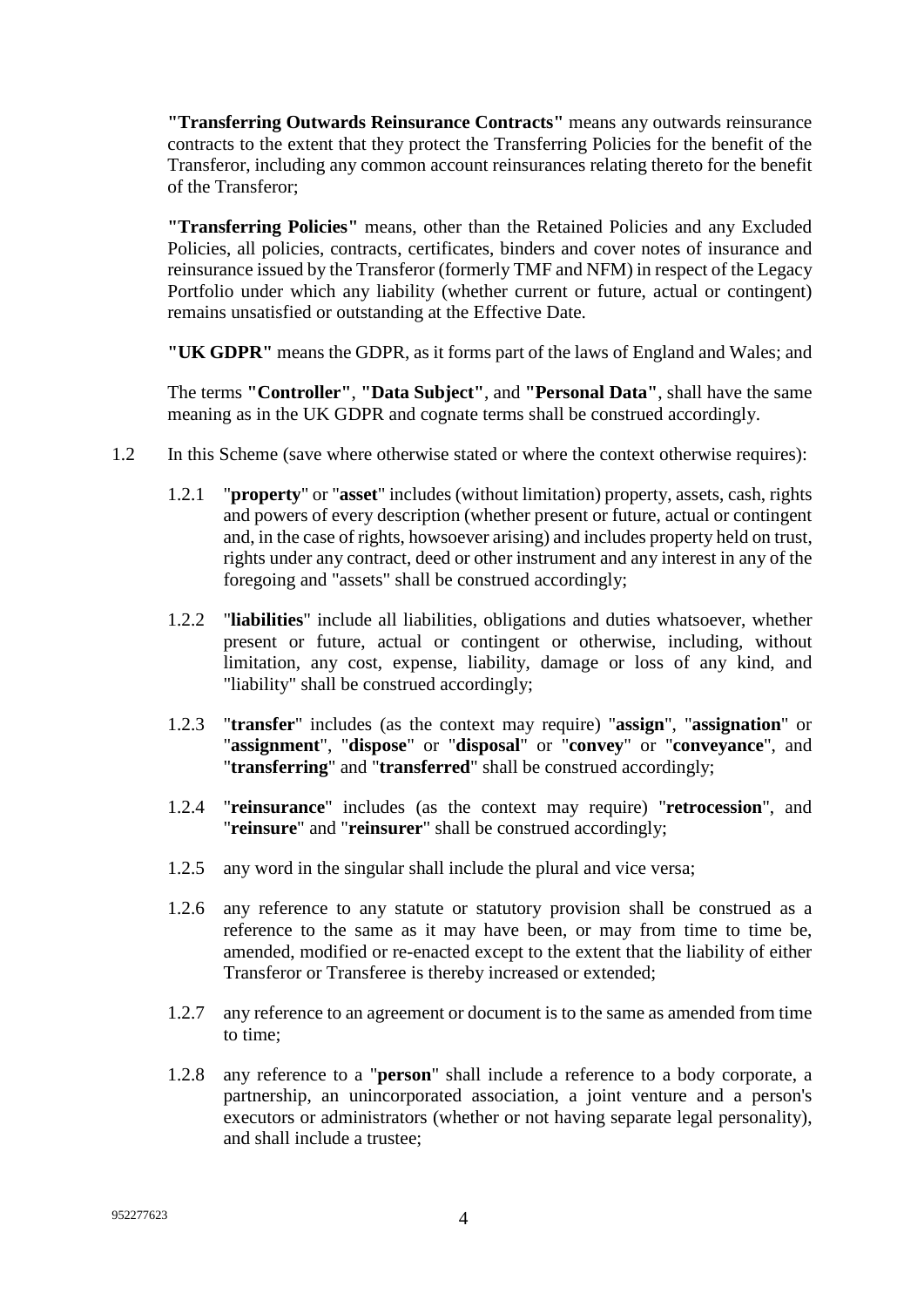- 1.2.9 the Schedules form part of this Scheme and shall have the same force and effect as if expressly set out in the body of this Scheme, and any reference to this Scheme shall include the Schedules; and
- <span id="page-5-0"></span>1.2.10 all headings in this Scheme are inserted for convenience only and do not affect the interpretation of this Scheme.

#### 2. **INTRODUCTION TO THE PROPOSED SCHEME**

- 2.1 Tokio Marine & Nichido Fire Insurance Co., Ltd. (the **"Transferor"**) is a subsidiary of Tokio Marine Holdings, Inc., which subsidiary undertakes non-life insurance products, including fire, marine, accident and automobile liability in Japan and internationally. The Transferor was formed in 2004 by the merger of TMF and NFM, both of which are long-established insurers. The Transferor is authorised to carry out insurance and reinsurance in Japan. The London Branch of the Transferor is authorised to carry out contracts of insurance and reinsurance in the UK.
- 2.2 NRG Victory Reinsurance Limited (the **"Transferee"**) is a non-life insurance and reinsurance company registered in England (with company number 00157508 and registered office at 4th Floor, 8 Fenchurch Place, London, EC3M 4AJ).
- 2.3 The Transferor no longer writes any international commercial reinsurance business and therefore, the Legacy Portfolio does not align with the Transferor's future strategic business plan. The Legacy Portfolio has been reinsured by NICO under the LPT Agreement since 2014. The Transferor now intends to transfer the London Branch Business, to the Transferee, an affiliate of NICO, by way of an insurance business transfer under Part VII of the Financial Services and Markets Act 2000.
- 2.4 For the avoidance of doubt, the Retained Policies are being retained by the Transferor in Japan and therefore, are not included in the Transferring Business.
- 2.5 It is intended that, subject to the sanction of the court, the transfer will take effect on the Effective Date.
- 2.6 The Transferee has agreed to undertake by Counsel: (i) to be bound by the Order; (ii) that it will not contest the effectiveness of the Order in any jurisdiction; and (iii) that it will be bound by any judgment relating to the Order.

#### <span id="page-5-1"></span>3. **TRANSFER OF THE TRANSFERRING BUSINESS**

- 3.1 From and including the Effective Date:
	- 3.1.1 the Transferring Assets and all the estate and interest of the Transferor in the Transferring Assets shall, by the Order and without any further act or instrument, be transferred to and vested in the Transferee in accordance with and subject to the terms of this Scheme. The Transferee shall accept without investigation such title as the Transferor shall have to the Transferring Assets as at the Effective Date;
	- 3.1.2 the Transferring Liabilities shall, by the Order and without any further act or instrument, be transferred to and shall become liabilities of the Transferee and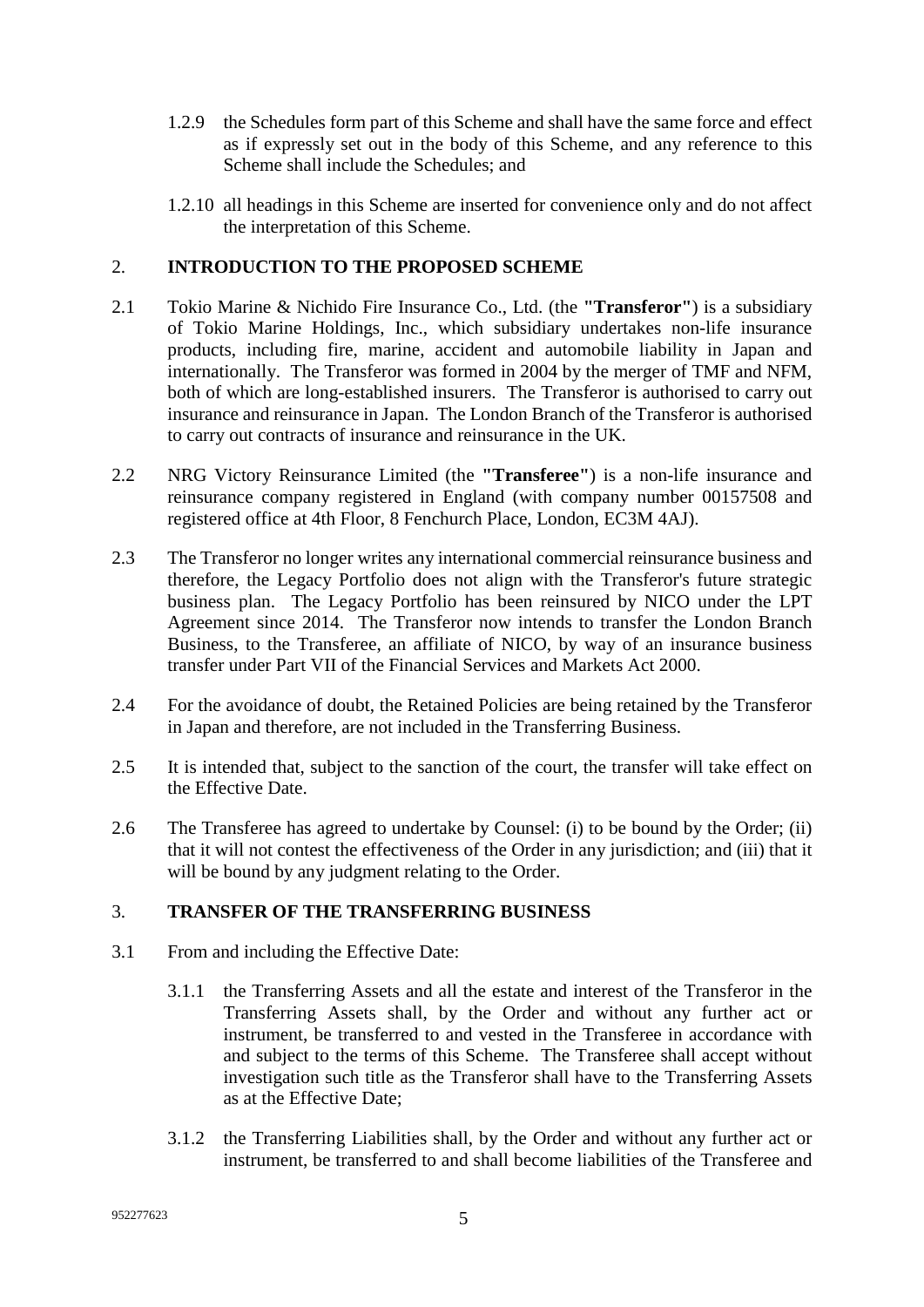shall cease to be liabilities of the Transferor. The Transferee shall accept such liabilities (whether any contract pursuant to which such liabilities arise is governed by English law or the laws of another jurisdiction);

- 3.1.3 in any document evidencing or constituting a Transferring Policy, references to the Transferor and/or to the rights, powers, duties and/or obligations imposed upon the Transferor, its board of directors or other officers, employees or agents shall be read, construed and treated as references to the Transferee and/or to rights, powers, duties and/or obligations imposed upon the Transferee, its board of directors or other officers, employees or agents.
- 3.2 From and including the Effective Date, the LPT Agreement and the Transferring Outwards Reinsurance Agreements shall continue in force with the Transferee substituted into each of those agreements in place of the Transferor upon the same terms which applied under each of those agreements as at the Effective Date. All references in the LPT Agreement, and the Transferring Outwards Reinsurance Agreements to the Transferor shall be read, construed and treated as references to the Transferee.
- 3.3 From and including the Effective Date, the Transferor shall transfer to the Transferee any sums paid to the Transferor in respect of the Transferring Business.
- 3.4 The Transferor and the Transferee shall, as and when required, execute such documents and perform any such acts as may be required to effect or perfect the transfer of the Transferring Business under this Scheme.
- 3.5 Unless and to the extent otherwise provided in the Order, the transfer of the Transferring Business or any other matter provided for by the Scheme shall not:
	- 3.5.1 invalidate or discharge any agreement, document, instrument or other thing;
	- 3.5.2 constitute a breach of, or default under, or require any obligation to be performed sooner or later than would otherwise have been the case under, any agreement, document, instrument or other thing to which the Transferor or the Transferee is a party or is bound;
	- 3.5.3 allow any party to any agreement, document, instrument or other thing to terminate that document, agreement or instrument or other thing when that party would not otherwise have been able to do so;
	- 3.5.4 entitle any party to the agreement, document, instrument or other thing to which either of the Transferor or the Transferee is a party or is bound to vary the terms of that agreement, document, instrument or other thing when that party would not otherwise have been able to do so; or
	- 3.5.5 cause the imposition of any greater or lesser obligation on any party to any such agreement, document, instrument or other thing when that greater or lesser obligation would not otherwise have been imposed including the release of any obligation or liability of any party which would not have otherwise been released or release such liability or obligation sooner or later than would have otherwise been the case.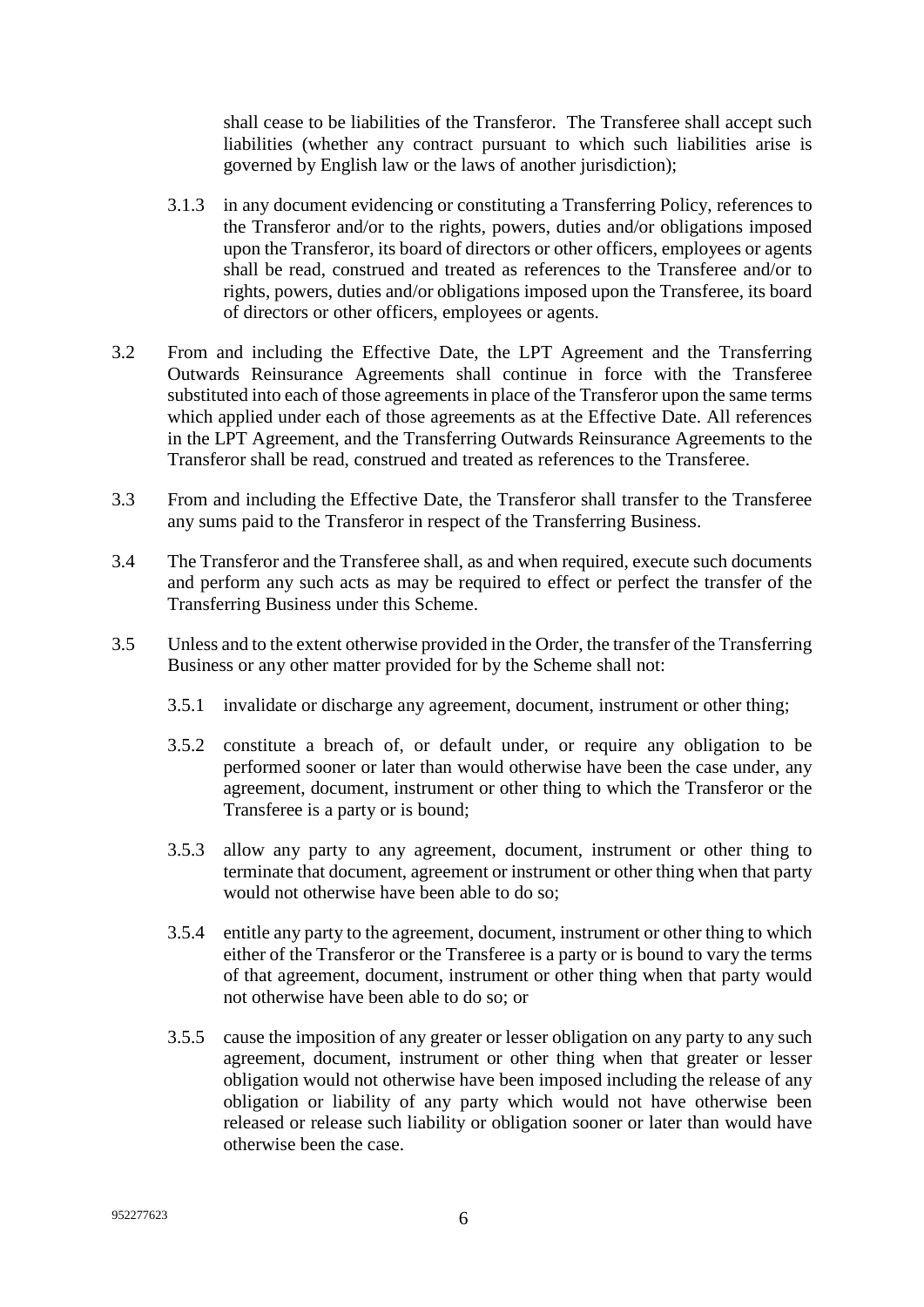#### <span id="page-7-0"></span>4. **TRANSFER OF BUSINESS AND CONTINUITY OF PROCEEDINGS**

- 4.1 From and including the Effective Date, each holder of a Transferring Policy, shall become entitled as a substitute for, and to the exclusion of, any rights that it may have had against the Transferor under the Transferring Policies or any other agreements relating to the Transferring Business, to the same rights against the Transferee (subject to the terms of this Scheme) as were available to it against the Transferor under the Transferring Policies or other such agreement relating to the Transferring Business pursuant to which premiums or other sums attributable thereto continued to be payable and shall, from and including the Effective Date, account to the Transferee with regards to any future premium or additional premiums or other sums attributable thereto as and when they become due and payable. The Transferee shall be entitled to any and all defences, claims, counterclaims and rights of set-off that were available to the Transferor in relation to the Transferring Policies or agreements relating to the Transferring Business.
- 4.2 From and including the Effective Date, any Proceedings relating to the Transferring Business by or against the Transferor shall without further order be continued by, or against, the Transferee and the Transferee shall be entitled to all defences, claims, counterclaims and rights of set-off that would have been available to the Transferor in relation to such proceedings. From and including the Effective Date, the Transferor shall have no liability in relation to such proceedings and the Transferee shall have absolute discretion to discontinue any Proceedings brought by the Transferor relating to the Transferring Business.
- 4.3 From and including the Effective Date, any Proceedings relating to the Transferring Business shall be commenced against the Transferee. Any Proceedings which are commenced in error, after the Effective Date, against the Transferor, shall be continued against the Transferee without the requirement for a further order, whether for the substitution of the parties or otherwise. The Transferee shall be entitled to all defences, claims, counterclaims and rights of set-off that would have been available to the Transferor in relation to such proceedings.
- 4.4 From and including the Effective Date, any judgment, settlement, order or award which is obtained by or against the Transferor in respect of the Transferring Business and not fully satisfied before the Transfer Date shall, to the extent to which it was enforceable by or against the Transferor immediately prior thereto, become enforceable by or against the Transferee.

#### <span id="page-7-1"></span>5. **PREMIUMS, MANDATES AND OTHER INSTRUCTIONS**

- 5.1 Any and all premiums and other amounts in force on the Effective Date and payable to the Transferor under or in respect of any Transferring Policy shall be payable to the Transferee.
- 5.2 Any direct debit mandate, standing order or other instruction or authority in force on the Effective Date (including any instructions given to a bank by a customer in the form of a direct debit or standing order and provides for a payment by the bank or an intermediary of premiums or other sums due to the Transferor under or in respect of a Transferring Policy) shall be payable to the Transferee.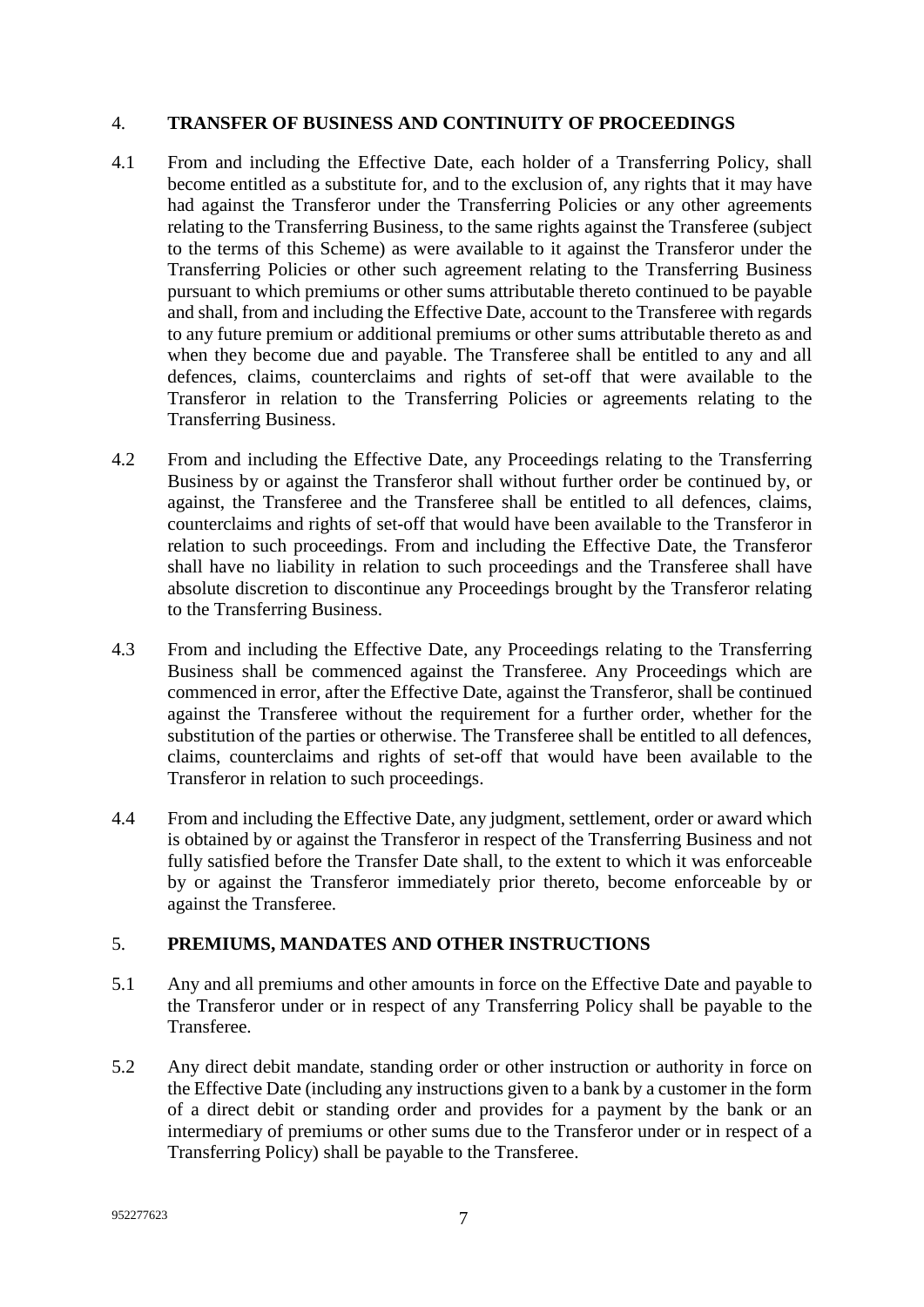#### <span id="page-8-0"></span>6. **POLICIES EXCLUDED FROM THE SCHEME**

- 6.1 The Excluded Policies shall not be transferred to the Transferee by this Scheme and the liabilities under the Excluded Policies shall remain liabilities of the Transferor.
- 6.2 If any person exercises any right or option granted under the terms of an Excluded Policy which provides for a new, additional or replacement policy to be issued such person shall be entitled to require that the obligation thereby arising shall be satisfied by the issue by the Transferor of a policy which complies with the terms of such right or option. Any new policy issued by the Transferor pursuant to this paragraph 6.2 shall be treated as an Excluded Policy.
- 6.3 Without prejudice to the right of a person set out in paragraph 6.2 to have a right or option satisfied by the issue of a policy by the Transferor, the Transferor shall be entitled to procure that the Transferee shall offer to such person a policy which complies with the terms of such right or option.
- 6.4 If the novation of any Excluded Policy to the Transferee is procured, the rights and liabilities relating to such policy shall, to the extent not previously transferred, be transferred to the Transferee and such policy shall thereafter be dealt with by the Transferee under the provisions of this Scheme in all respects as if such Excluded Policy were a Transferring Policy.

#### <span id="page-8-1"></span>7. **INDEMNITIES IN FAVOUR OF THE TRANSFEROR**

7.1 From the Effective Date, the Transferee shall observe and perform the Transferor's obligations under the Excluded Policies to the greatest extent permitted thereunder and shall indemnify and keep the Transferor fully and effectively indemnified and hold the Transferor harmless on a continuing basis and on demand against and from any liability, loss, cost or expense incurred by, or demand or claim made against, the Transferor in respect of any Excluded Policy.

#### <span id="page-8-2"></span>8. **EFFECTIVE DATE**

- 8.1 This Scheme shall become operative on 20 July 2022 or such other date as may be specified in the Order or as the Court may allow upon the application of the Transferor and the Transferee.
- 8.2 If the Transferor and the Transferee agree that the Scheme should become effective after 20 July 2022 or the date specified in the Order, the Transferor shall apply to the Court, for a further order specifying such time and date upon which, subject to the consent of the Court, the Scheme will become operative, provided that in such case:
	- 8.2.1 the Insurance Regulators shall be notified in advance and as soon as reasonably practicable of, and shall have the right to be heard at, any hearing of the Court at which such application is considered; and
	- 8.2.2 such application shall be accompanied by a supplementary report, as appropriate, from an independent actuary to the effect that in his or her opinion the proposed amendment will not materially adversely affect policyholders.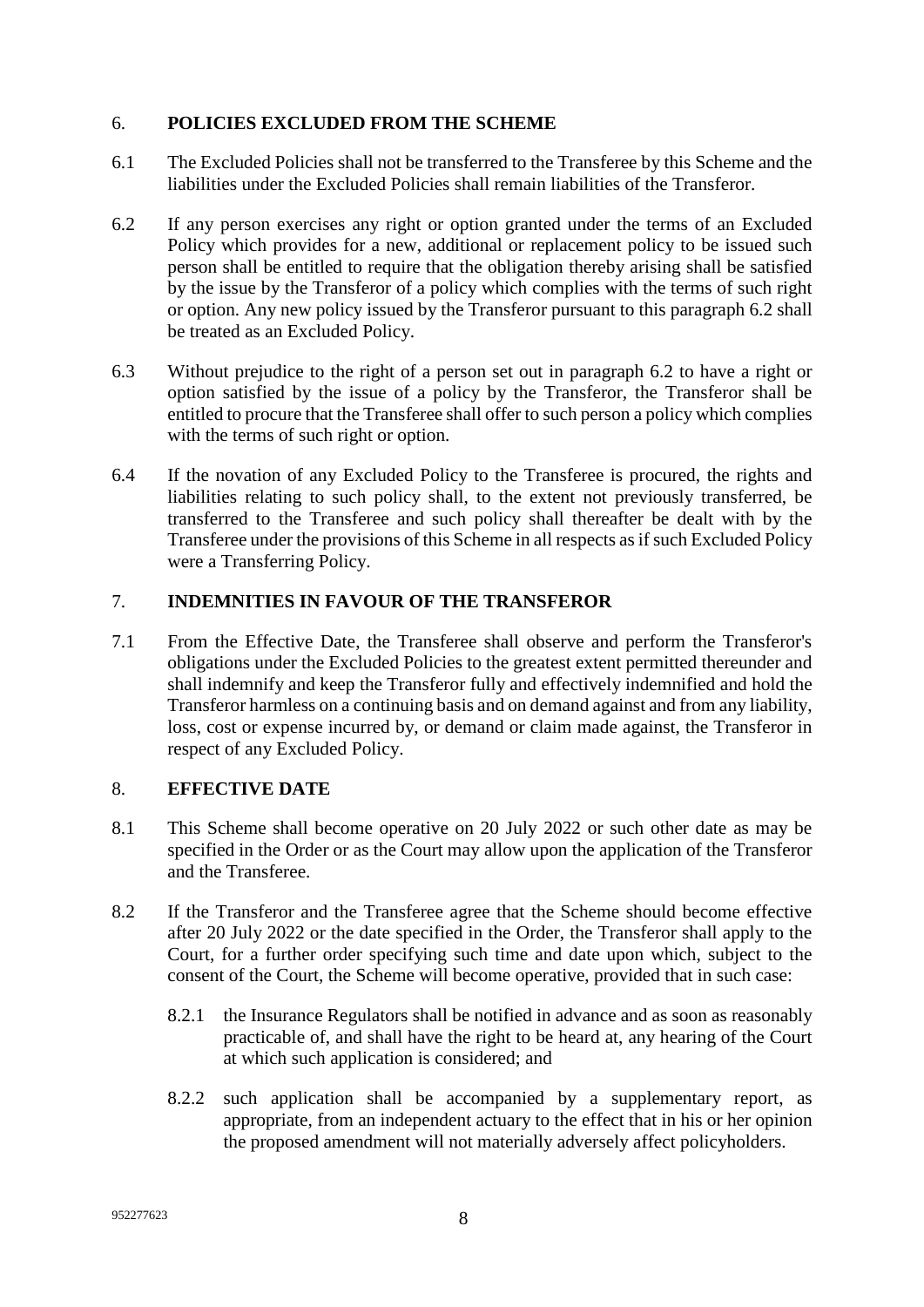8.3 If the Scheme does not become operative on or before 20 July 2022 or such other date as the Court may allow upon the application of the Transferor, it shall lapse.

#### <span id="page-9-0"></span>9. **COSTS AND EXPENSES**

9.1 Any costs and expenses incurred in relation to the preparation and effecting of the Scheme between the date of the Framework Agreement and the Effective Date shall be borne by whichever party incurred the costs and expenses unless otherwise agreed between the parties.

#### <span id="page-9-1"></span>10. **PERSONAL DATA**

- 10.1 From and including the Effective Date the Transferee shall:
	- 10.1.1 succeed to any rights, liabilities and obligations of the Transferor in respect of any Personal Data which relates to the Transferring Business and which is subject to Data Protection Laws;
	- 10.1.2 shall be substituted for the Transferor as the Controller of any Personal Data which relates to the Transferring Business and which is subject to Data Protection Laws to the extent that, on the Effective Date, the Transferor is the Controller of such Personal Data;
	- 10.1.3 in respect of any Personal Data relating to the Transferring Business, be under the same duty by virtue of any law, including Data Protection Laws, which was applicable to the Transferor in relation to the confidentiality and privacy of any person in relation to that data, including any restriction on the transfer of Personal Data outside of the UK or European Union, and shall be bound by any specific notice given or request made by any Data Subject which was binding upon the Transferor and which required that the Transferor not use the data for marketing purposes; and
	- 10.1.4 without prejudice to 10.1.3 above, in any consents provided by a Data Subject be substituted for any references to the Transferor.

#### <span id="page-9-2"></span>11. **MODIFICATIONS OR ADDITIONS**

- 11.1 The Transferee and the Transferor may, as required, agree on behalf of all persons concerned (other than the Insurance Regulators) to any modification or addition to this Scheme, or to any further condition or provision affecting the same which, prior to its sanction of the Scheme, the Court may approve or oppose.
- 11.2 Subject to paragraph 11.3, at any time after the sanction of this Scheme, the Transferor and the Transferee shall be at liberty to apply to the Court for consent to amend its terms, provided that:
	- 11.2.1 the Insurance Regulators shall be given written notice of the proposed amendment at least 28 days prior to the making of the application to the Court and shall have the right to be heard at any hearing of the Court at which such application is considered; and